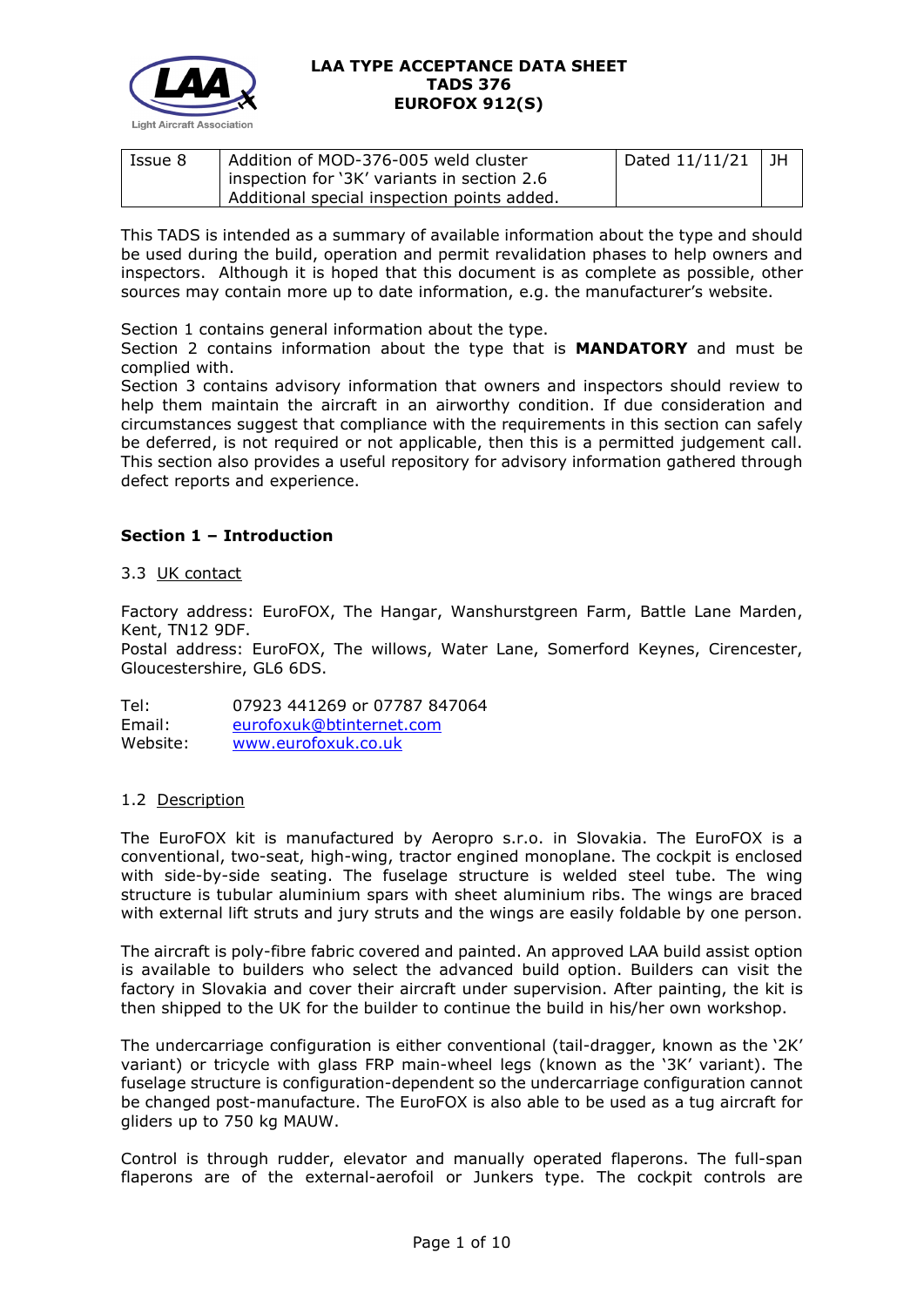

conventional with dual control columns, dual rudder pedals and a manual elevator trimmer. Brakes are hydraulic disc type; doors are top hinged "gull wing" type.

Each of the 2 wing tanks is of 40 litres capacity and mounted in the wing root supported by the front and rear spars. The wing tanks feed into a 6-litre collector tank (5 litres useable) mounted behind the cockpit seat. A warning light illuminates when there is 4 litres (useable) remaining. The pitot head is mounted underneath the wing. The baggage bay max load capacity is 20kg.

With a maximum gross weight of 560 kg the EuroFOX is only eligible as an SEP Aeroplane under LAA administration. For most examples, any combination of fuel loading, baggage loading and occupant weight, up to the placard maximum, will never place the aircraft outside it C of G range.

The only engine models currently approved in the UK for use in the EuroFOX aircraft are the Rotax 912-UL, 912-ULS, 914-UL and 912-iS. The standard propeller used is a fixed pitch Woodcomp SR200 3-bladed propeller of 1680 mm diameter, a Woodcomp Propuls AE 174 of 1740 mm diameter or a Duc Swirl 3-bladed propeller of 1730 mm diameter. For glider towing, the standard propeller is a ground adjustable Duc 'Windspoon' 3 bladed propeller of 1727 mm diameter. Note that the only propeller(s) approved for an individual aircraft are those listed on the individual aircraft's Operating Limitations document or in the PTL/1 (Propeller Type List) for the type.

## **Section 2 – Mandatory information for owners, operators and inspectors**

At all times, responsibility for the maintenance and airworthiness of an aircraft rests with the owner. Condition No 3 of a Permit to Fly requires that: *"the aircraft shall be maintained in an airworthy condition".* 

### 2.1 Fast Build Kit 51% Compliance

The technical leaflet TL1.11 will be updated to show the contents of the accepted fast build kit.

### 2.2 Build Manual

EuroFOX fast Build Manual – Edition V10 October 2014 (minor revisions may have been made since that date) EuroFOX base kit build manual supplement – TBA. EuroFOX build manual appendix for 912iS version 2 November 2014. EuroFOX build manual appendix for 914-UL version 1 January 2015.

### 2.3 Build Inspections

Build inspection schedule 'Eurofox'. Inspector approval codes A-A, A-M, K. Inspector signing off final inspection also requires 'first flight' endorsement.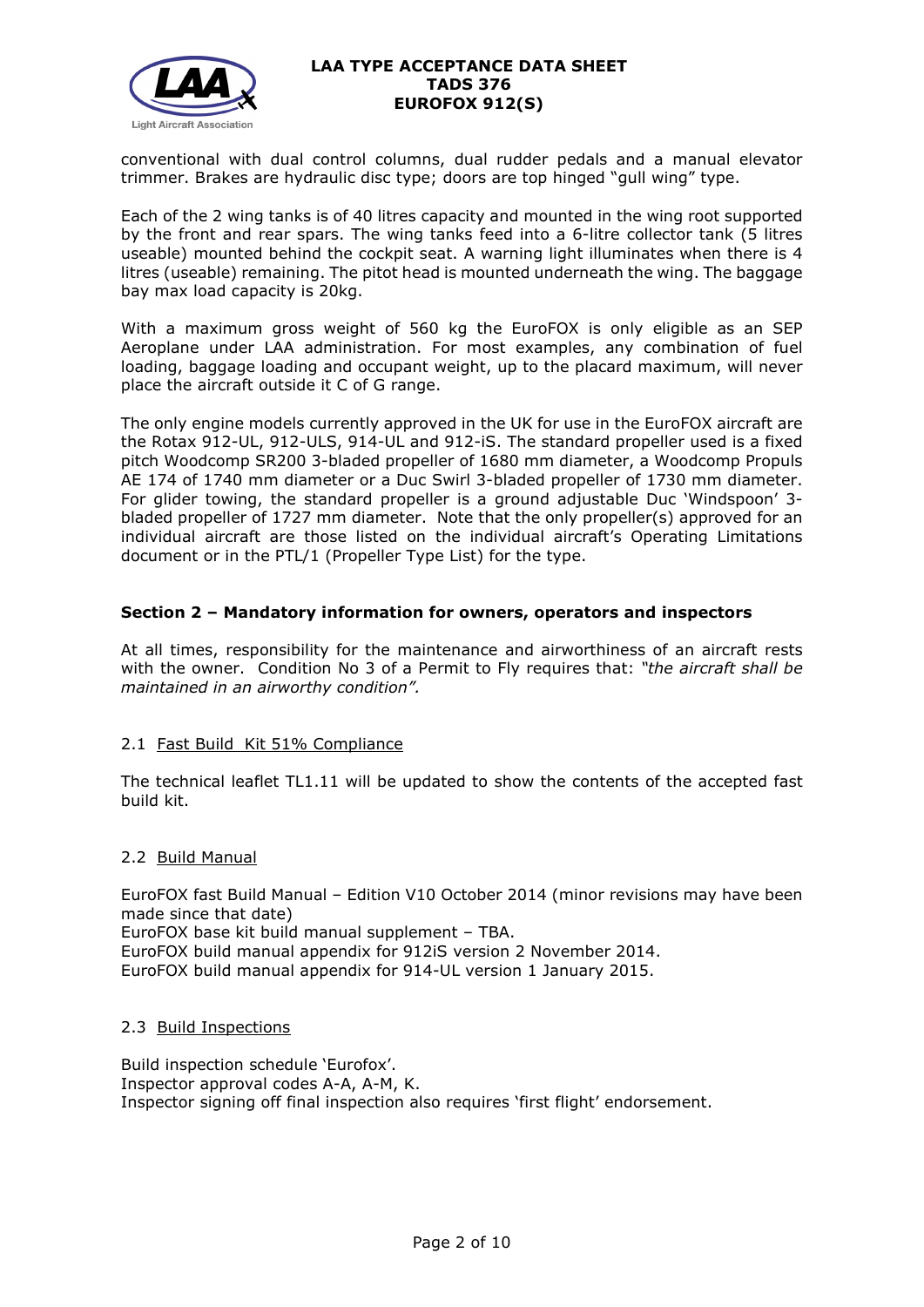

# 2.4 Flight Manual

EuroFOX POH with flight supplement and maintenance manual, all supplied with the delivery of each kit.

### 2.5 Mandatory Permit Directives

None applicable specifically to this aircraft type.

Also check the LAA website for MPDs that are non-type specific  $(TL 2.22)$ .

## 2.6 LAA Required Modifications (including LAA issued AILs, SBs, etc)

The modifications (to the standard aircraft as produced by Aeropro) required by the LAA for acceptance of the type in the UK are as follows:

MOD-376-001 Tail fin increased in height by 120 mm to improve directional stability. MOD-376-002 [deleted] MOD-376-003 Addition of rudder centring spring.

For the Rotax 912-iS installation, the following modification is mandatory:

MOD-376-004 Modified electrical wiring diagram issue 1 dated 19/5/14

For glider towing, the following modifications are mandatory:

- 1 Fuselage for Tow version with accessories (Tost Hook, fuselage mounted mirror, release handle and cable).
- 2 Extra fuselage strengthening plates for mounting the tow hook.
- 3 [deleted]
- 4 Electric FACET back up fuel pump (912-ULS installations only).
- 5 Duc 'Windspoon' 3-bladed 1727 mm diameter propeller.
- 6 Fireproof sleeving of firewall-forward fuel pipe.

The following in-service airworthiness requirements apply:

[MOD-376-005](http://www.lightaircraftassociation.co.uk/Airworthiness/Eurofox/376.pdf) Fuselage Structure Under Seat Pan Weld Inspection (Tricycle gear '3K' variant only)

2.7 Additional engine operating limitations to be placarded or shown by instrument markings

Notes:

- Refer to the engine manufacturer's latest documentation for the definitive parameter values and recommended instruments.
- Where an instrument is not fitted, the limit need not be displayed.

Refer to the engine manufacturer's latest documentation for the definitive parameter values. The EuroFOX can be fitted with Rotax 912-UL (80 hp), 912-ULS (100 hp) or 912-iS (100 hp).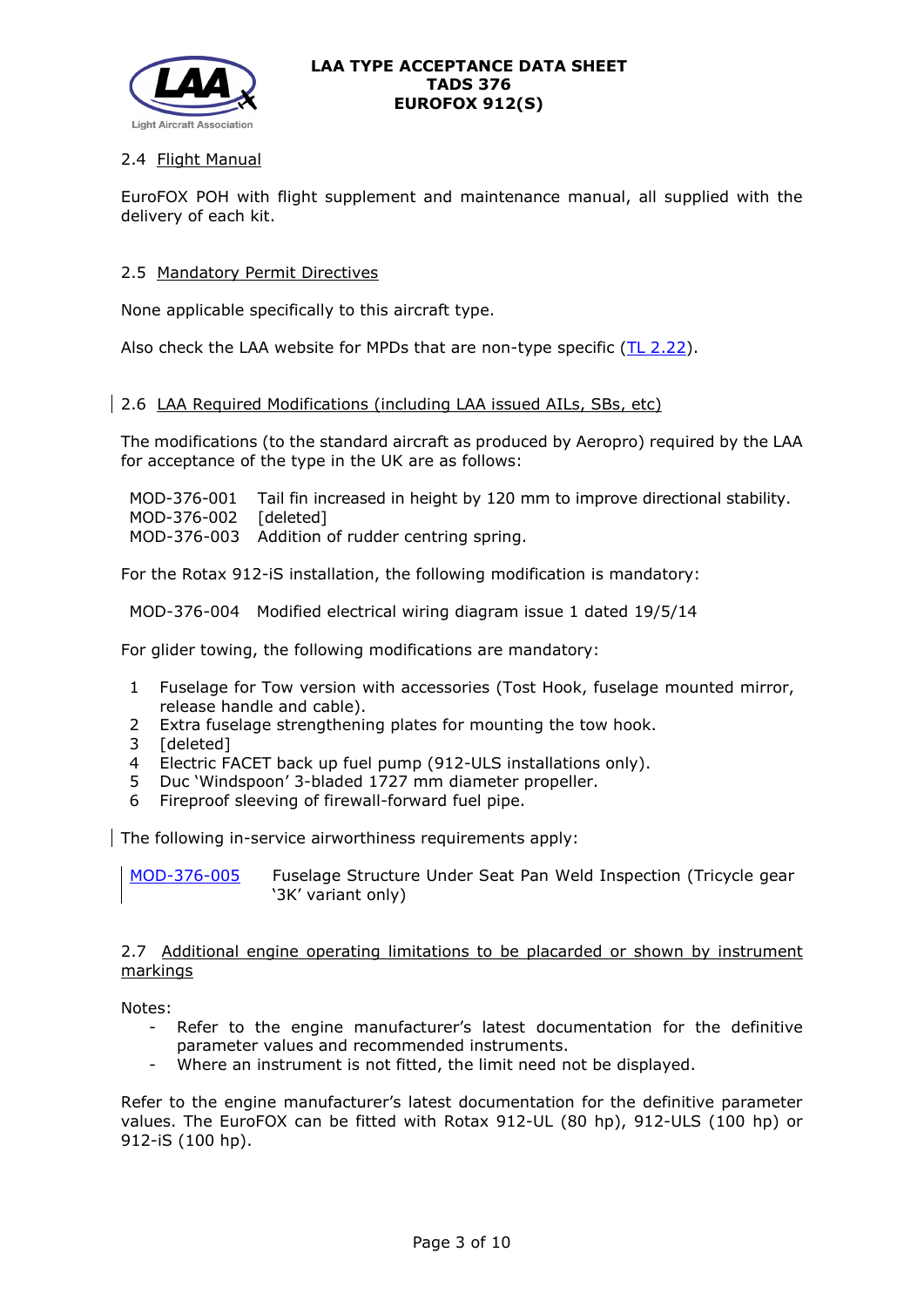

With Rotax 912-UL engine: Maximum CHT: 150°C Max Coolant Temp: 120°C (with 50/50 Glycol/water coolant) Max Coolant Temp: 150°C (with waterless coolant) Oil Temp Limits: 50°C to 140°C (Normal 90-110°C) Oil Pressure: 2-5 bar Minimum Fuel Pressure: 0.15 bar

With Rotax 912-ULS engine: Maximum CHT: 135°C Max Coolant Temp: 120°C (with 50/50 Glycol/water coolant) Max Coolant Temp: 135°C (with waterless coolant) Oil Temp Limits: 50°C to 130°C (Normal 90-110°C) Oil Pressure: 2-5 bar Minimum Fuel Pressure: 0.15 bar

With Rotax 912-iS engine: Max Coolant Temp: 120°C Oil Temp Limits: 50°C to 130°C (Normal 90-110°C) Oil Pressure: 2-5 bar Fuel Pressure: 2.8-3.2 bar

### 2.8 Control surface deflections

| Aileron           | Up: $18^{\circ}$ +/- 2°                           |
|-------------------|---------------------------------------------------|
|                   | Down: $8.5^{\circ}$ +/- 1°                        |
|                   |                                                   |
| Wing Flap         | Down: $0^{\circ}$ to $20^{\circ}$ +/- $2^{\circ}$ |
|                   |                                                   |
| Elevators         | Up: $30^{\circ}$ +/- 2°                           |
|                   | Down: 27° +/- 2°                                  |
|                   |                                                   |
| Elevator trim tab | Up: $30^{\circ}$ +/- $3^{\circ}$                  |
|                   | Down: 30° +/- 3°                                  |
|                   |                                                   |
| Rudder            | Left $27^{\circ}$ +/- 2°                          |
|                   | Right $27^{\circ}$ +/- 2°                         |

#### 2.9 Operating Limitations and Placards

(Note that the wording on an individual aircraft's Operating Limitations document takes precedence, if different.)

Maximum number of occupants authorised to be carried: Two The aircraft must be operated in compliance with the following operating limitations, which shall be displayed in the cockpit by means of placards or instrument markings:

Aerobatic Limitations

 Intentional spinning is prohibited. Aerobatic manoeuvres are prohibited.

 Loading limitations Maximum Total Weight Authorised: 560 kg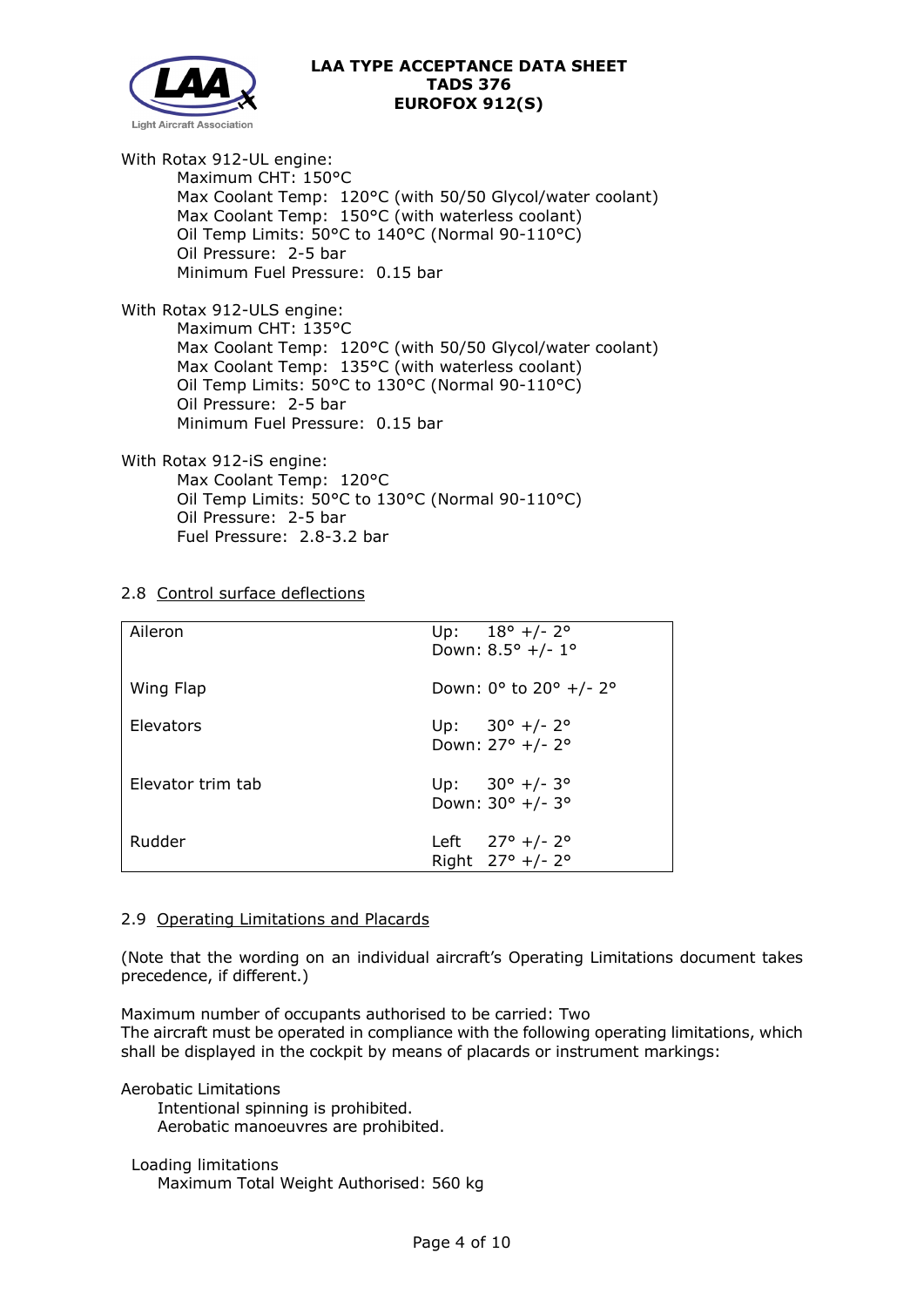

CG Range: 259mm to 442mm aft of datum.

 Datum Point is: leading edge of the wing (inboard). Plus 50mm to cater for forward swept wings. POH describes with diagrams and moment arms.

Engine Limitations

 Maximum Engine RPM: 5800 Maximum continuous engine RPM: 5500

Airspeed Limitations

| Maximum Ind. Airspeed:                   | 143 Mph |
|------------------------------------------|---------|
| Maximum Ind. Airspeed flaps extended     | 93 Mph  |
| Maximum Ind. Airspeed, manoeuvring (VA): | 110 Mph |

Other Limitations

The aircraft shall be flown by day and under Visual Flight Rules only.

Smoking in the aircraft is prohibited.

Maximum baggage weight: 20 kg

Aircraft must be maintained in accordance with Aeropro Checklist B Service/Maintenance plan.

Applicable only to those individual aircraft fitted with a ballistic parachute installation, an additional operating limitation must be included stating that the installation must be maintained in accordance with the instructions in the Stratus Magnum 601 manual.

### Towing of Gliders

This aircraft, when equipped with an approved glider tow hook installation, is approved for towing gliders, provided that:

- a) The aircraft is operated for private purposes only, not for aerial work
- b) The loaded weight of glider towed shall not exceed: 750 kg
- c) The number of gliders in tow shall not exceed one
- d) The maximum number of persons carried in the towing aircraft and glider in combination shall not exceed three
- e) A weak link must be fitted to the towing cable with a breaking load which shall not exceed 300 kg
- f) Airspeed while towing shall not exceed the maximum permitted towing airspeed for the glider under tow.
- g) A serviceable cylinder head temperature indicating system shall be installed and the cylinder head temperature shall not exceed 135°C. For Suffix -01 engines, a serviceable coolant temperature indicating system shall be installed in place of the CHT indicating system and the coolant temperature shall not exceed 120°C. These limitations shall be marked with a red radial line on the cylinder head or coolant temperature indicator.[\\*](#page-4-0)
- h) DUC Windspoon propeller must be fitted for aerotowing operations.
- i) The glider towing hook, its attachments to the airframe, the release mechanism and mirror installation must be inspected for condition and checked for operation at each 50 hour check.

Additional Placard

"Occupant Warning – This Aircraft has not been Certificated to an International Requirement"

<span id="page-4-0"></span><sup>\*</sup> For earlier aircraft with 912-ULS engines, the note regarding 'Suffix -01' engines does not appear on the Operating Limitations. Similarly, the Operating Limitations for earlier aircraft with 912-iS engines incorrectly show a requirement for a CHT gauge rather than a coolant temperature gauge. Should an aircraft with a 'Suffix -01' 912-ULS engine or 912-iS engine be retro-fitted with towing equipment, please contact LAA Engineering to arrange for the Operating Limitations to be changed.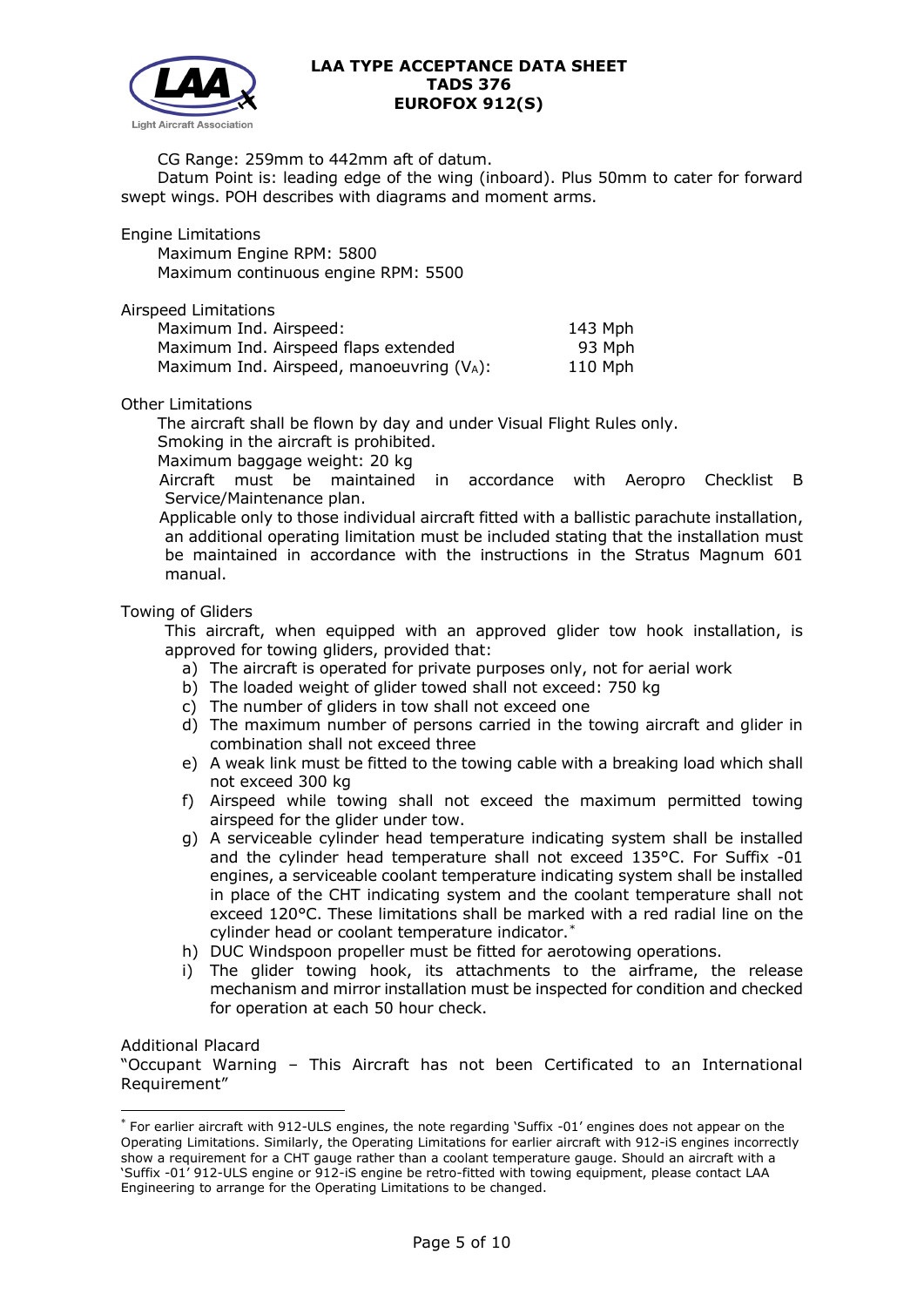

Fireproof identification plate must be fitted to fuselage, engraved or stamped with aircraft's registration letters.

### 2.10 Maximum permitted empty weight

| Model                 | Engine                   | Maximum empty weight    |
|-----------------------|--------------------------|-------------------------|
| EuroFOX (560 kg MTOW) | Rotax $914$ -UL – 115 hp | 375 kg (Typical 310 kg) |
| EuroFOX (560 kg MTOW) | Rotax 912-ULS - 100 hp   | 375 kg (Typical 295 kg) |
| EuroFOX (560 kg MTOW) | Rotax $912$ -UL – 80 hp  | 378 kg (Typical 290 kg) |
| EuroFox (560 kg MTOW) | Rotax $912-iS - 100$ hp  | 375 kg (Typical 310 kg) |

Note. The above include glider tow hook and any combination of any options.

## **Section 3 – Advice to owners, operators and inspectors**

### 3.1 Maintenance Manual

Maintenance Manual includes manufacturer's maintenance schedule for the airframe. For airframe rigging information consult build manual. For engine maintenance consult engine manufacturer's schedule.

### 3.2 Standard kit features and Options

The listing below shows the standard kit features and additional factory options that have been accepted by the LAA:

### Aircraft standard features:

- Single-handed quick fold wings
- 86 litres fuel capacity in 2 wing tanks and a header tank behind cockpit seat.
- 5 point engine mount
- 3 blade Woodcomp propeller
- Wheel spats
- Steerable nose or tail wheel
- Composite flapperons
- Manually operated 2 stage flapperons
- Hydraulic disc brakes
- Poly-Fibre fabric covering
- Rotax 912 or 912S (with soft start)
- Panel mounted low fuel warning light
- Gas strut "gull wing" lockable doors (can fly with doors open)
- Dual rudder pedals on P1 side
- Stainless steel firewall and stainless steel exhaust
- 2 panel mounted air vents
- Dual control sticks with dual PTT
- High power lightweight battery
- Acrylic screen, Lexan doors
- Tinted roof skylight
- Panel mounted hand operated "T" brake with parking lock
- 20kg large luggage bay
- Four point safety harness x 2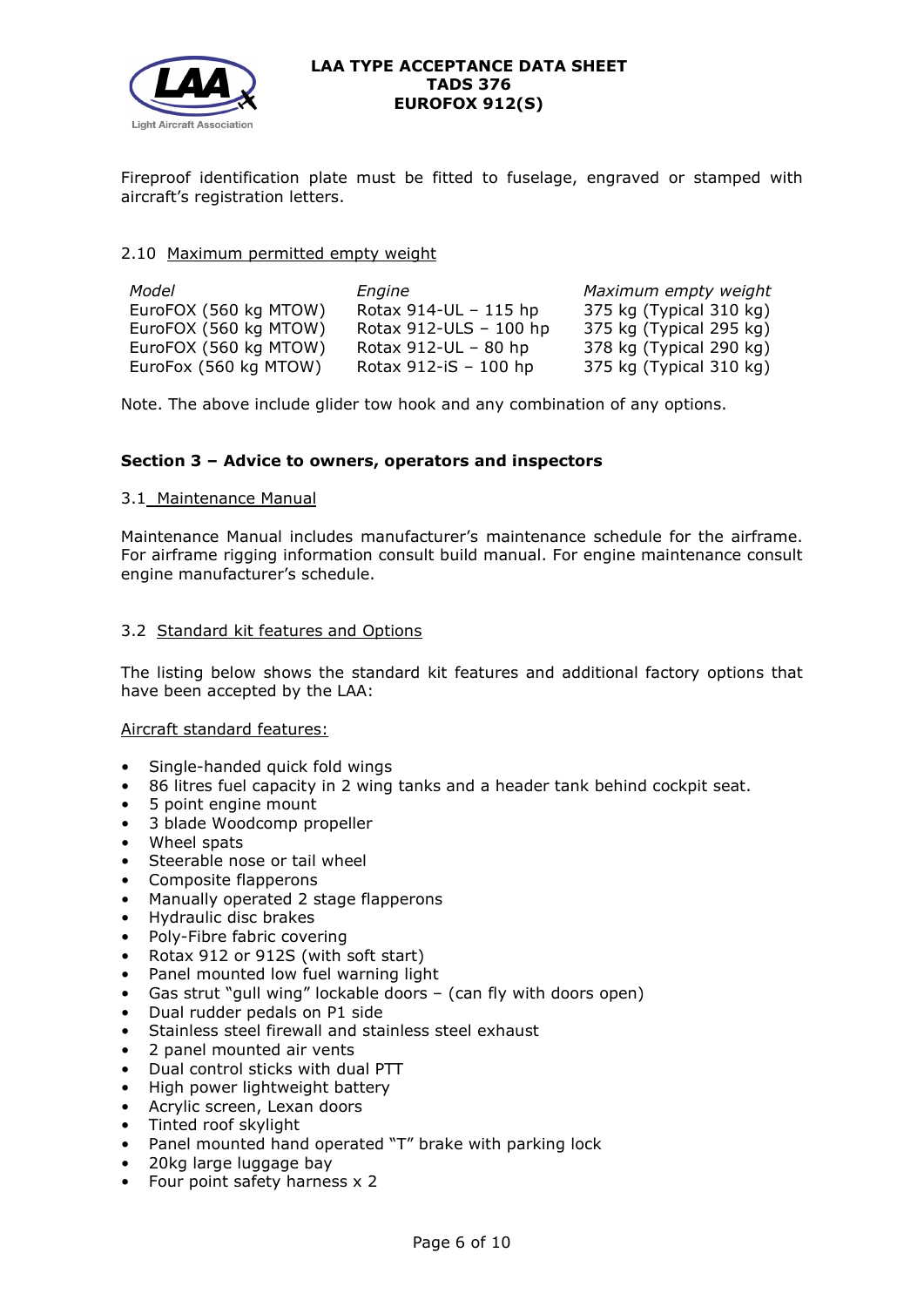

- Manually operated elevator trimmer and flap levers
- Push-pull throttle (see note in section 3.5)
- Main undercarriage tyres SAVA 15x6.00/6prl
- Nose wheel tyre 12x4

### Aircraft options:

- 1. Panel operated oil radiator covering flap (for rapid oil warming at start up)
- 2. Toe brakes P1 and P2
- 3. Floor mounted parking brake
- 4. Cabin heating
- 5. Carburettor hot air system
- 6. Dual landing lights
- 7. Wing tip strobes
- 8. Oil inspection hatch in top cowl
- 9. Rotax electric back up fuel pump
- 10. Extension seat cushions or thinner seat cushions
- 11. Nose wheel shimmy damper
- 12. Extra-large Tundra tyres for taildragger variants (800x6.00)
- 13.Angle of attack mast and pressure head (installed by factory during wing build)
- 14. Manifold pressure gauge
- 15. Washable air filter
- 16. Electrically operated Tost retract winch with guillotine system (see section 2.6 for mandatory modifications/equipment when towing)
- 17. Engine GRP cowling with separate air intake for fin cooling
- 18.Stratos Magnum 601 parachute system (contact LAA Engineering if this option is to be retrofitted)
- 19.Vernier throttle (see note in section 3.5)
- 20. Door vents
- 21. Engine mount for Rotax 912-iS installation
- 22. Extended noseleg for Rotax 912-iS installation
- 23.Alternative upper and lower engine cowlings with single radiators are standard for Rotax 912-iS/914-UL installations and optional for Rotax 912-UL/-ULS versions
- 24. EarthX ETX18B lithium iron phosphate battery in place of original battery (aircraft electrical system must conform to 'Eurofox Circuit Diagram LAA Lithium Battery modification Version 1 October 2015')

### 3.3 Manufacturer's Information (including Service Bulletins, Service Letters, etc)

In the absence of any over-riding LAA classification, inspections and modifications published by the manufacturer should be satisfied according to the recommendation of the manufacturer. It is the owner's responsibility to be aware of and supply such information to their Inspector.

| Ref           | Date     | Description                                       | Applicability |
|---------------|----------|---------------------------------------------------|---------------|
| SB 01/2014    | 15/10/14 | Rudder centring assembly                          | All variants  |
| SB 02/2015    | 27/2/15  | Inspection of undercarriage guide                 | All variants  |
|               |          | bracket bolt (see also LAA/AWA/15/03)             |               |
| SB 03/2016 v2 | 1/11/16  | Replacement of undercarriage guide                | Taildragger   |
|               |          | bracket bolts (see also LAA/AWA/16/07)            | variants      |
| SB 04/2016    |          | 24/11/16 Checking of elevator trim cable assembly | All variants  |
|               |          | (see also LAA/AWA/16/08)                          |               |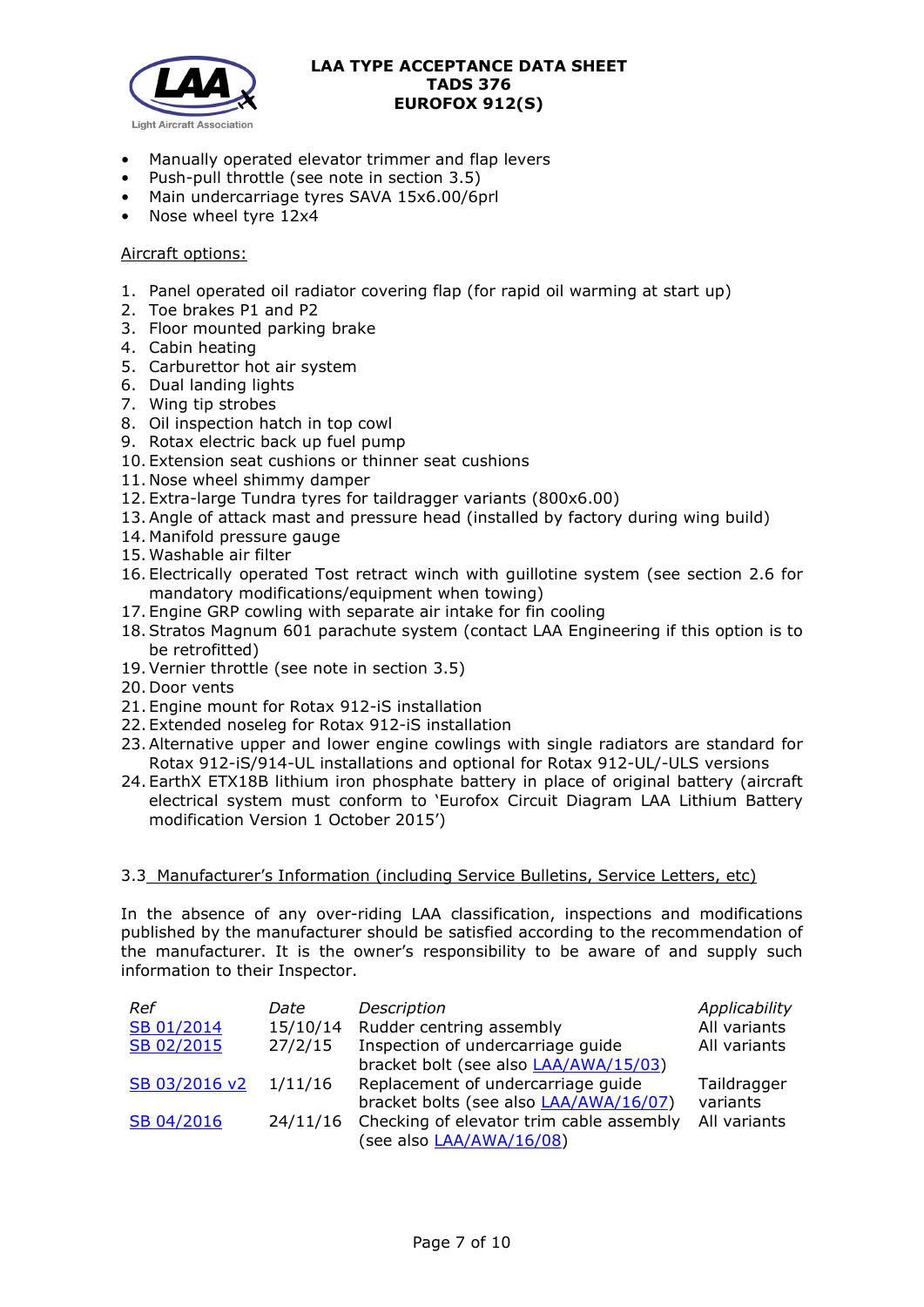

# 3.4 Special Inspection Points

- Wing lift strut to fuselage bolt to be replaced at 500 hours.
- The throttle spring on the carburettor must be adjusted so that the system does not have a strong tendency to spring to 'full throttle' when the throttle knob is released, or require a strong pull to keep it in the closed position.
- With Rotax engine fitted, Rotax 912 series installation checklist to be completed (apart from flight test section) as part of final inspections prior to applying for Permit to Fly.
- Where the tow winch is fitted, the retaining knots in the tow rope that attach to the weak-link bullet have been known to start pulling through. Where possible, use a double knot with a visible tail to help indicate the start of a knot failure.
- Port side trip tray (912-UL or 912-ULS installations) to have connecting pipe to take any drip tray fuel clear of the exhaust system.
- With the 914-UL installation, the manifold pressure gauge needs to measure absolute pressure rather than pressure relative to local atmosphere.
- On examples fitted with 912iS engines the exhaust brackets should be inspected regularly as they have a tendency to break.
- A weld cluster under the seat pan of the tricycle gear '3K' variant must be inspected at least every 100 flying hours. Discovery of a failed weld cluster underneath the seat pan of tri-gear glider tug prompted the release of this mandatory inspection requirement as detailed in [MOD-376-005](http://www.lightaircraftassociation.co.uk/Airworthiness/Eurofox/376.pdf)

## **EuroFOX Undercarriage**

The LAA administered fleet includes a number of EuroFOX aircraft which are used by gliding clubs as tugs. These aircraft work hard and naturally accumulate far more flight cycles than their 'private use' siblings. There have been a few issues recently concerning the nose wheel undercarriage '3K' version of the EuroFOX:

1. Nose Undercarriage Shock Absorber Wear

One aircraft had the nose leg suspension unit fail, possibly due to a lack of lubrication of the shock absorber. Fortunately, the check cable worked as intended and prevented any further damage occurring.

The shock absorber unit comprises of a number of rubber discs mounted on a central tube which slides over another tube as the nose leg moves.

The wear occurs between the two tubes and although Aeropro have recommended lubricating the tubes, there is scant information in the maintenance manual regarding this.

Excessive greasing of the tubes may well exacerbate wear if the grease becomes contaminated with dirt, so some form of dry lubricant may be preferable. What is certain, is that the shock absorber should be disassembled regularly (based probably on flight cycles as well as hours or calendar time) and inspected for wear.

### 2. Nose Undercarriage Leg Collapse

A EuroFOX glider tug had the nose undercarriage leg fail just below where the shock absorber attachment leg is welded to the nose leg. This occurred whist the aircraft was taxying in after landing and resulted in a shockloaded engine and damage to the propeller and engine cowlings.

It is entirely possible that the nose undercarriage leg had been weakened over the years (it had accumulated around 7500 landings in seven years of operation) rather than that particular landing being harder than normal.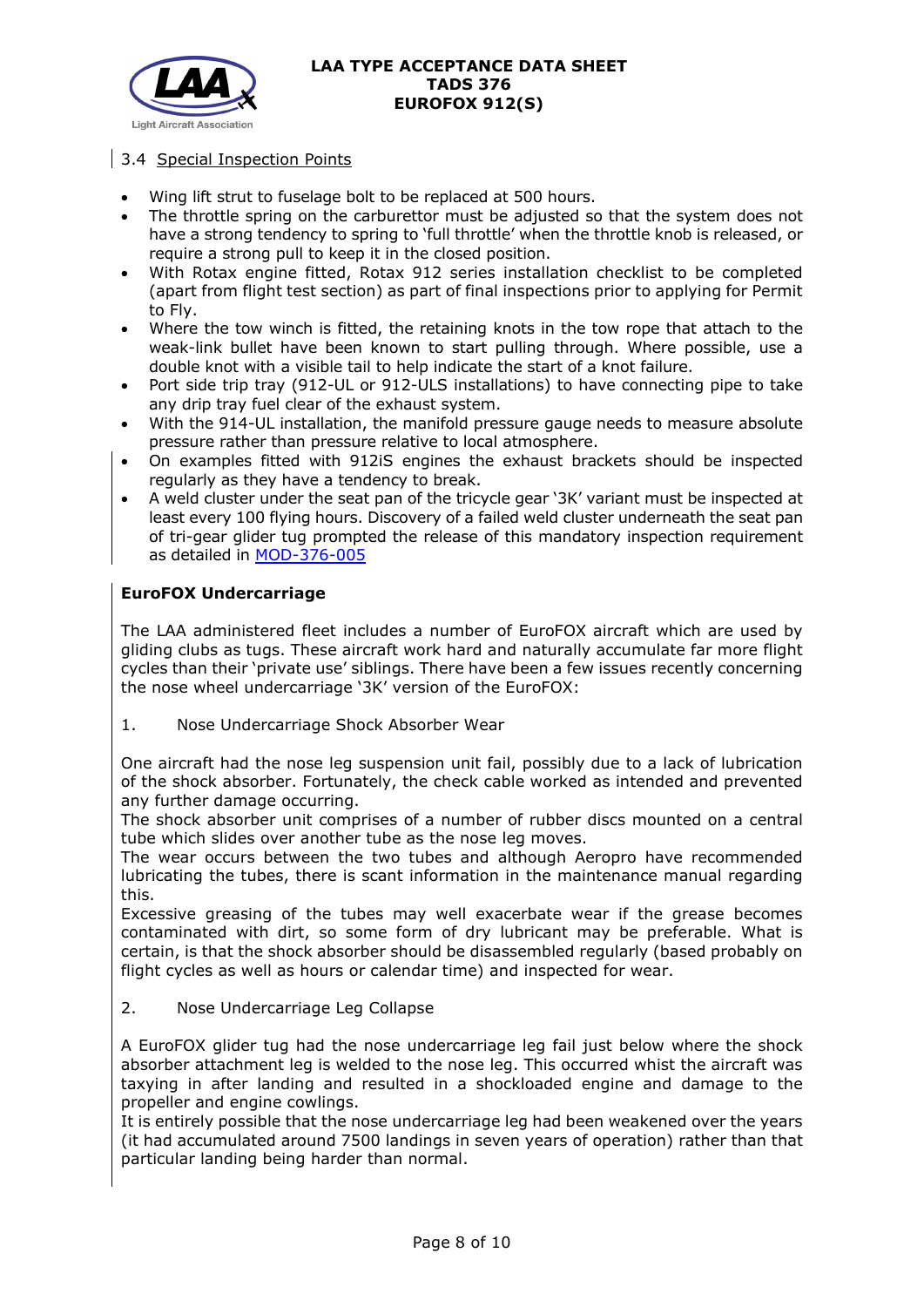

# 3. Nose Wheel Incorrectly Installed

The nose wheel tyre had been replaced prior to the incident flight. Unfortunately, on refitting the wheel assembly, it appears that the nose wheel axle missed the holes in the nose leg fork and the wheel was only held in place by the clamping pressure of the nose wheel axle bolt and nuts against the fork.

On landing, the nose wheel assembly including the nose wheel fairing appear to have been pushed up the leg until the nose leg fork contacted the ground, pitching the aircraft over onto its back.

The EuroFOX maintenance manual does not currently fully describe the installation of the nose wheel assembly. Normal maintenance practices apply and in circumstances such as this where visual access is restricted, it is imperative that the installation is carefully checked prior to releasing the aircraft to service.

## 3.5 Operational Issues

1. *Safety Spot* references

The following *Safety Spot* articles are relevant to EuroFOX aircraft:

*Light Aviation* [January 2014](http://www.lightaircraftassociation.co.uk/2014/Mag/Jan/safety%20spot.pdf) *Glider release failure*

Glider tow release failure due to the cable outer was manufactured from incorrect material. One other aircraft found to have incorrect material outer.

### *Light Aviation* [November 2014](http://www.lightaircraftassociation.co.uk/2014/Mag/Nov/SafetySpot.pdf) *In flight rudder jam*

Nodule device that connects to spring tensioner on rudder centring mechanism rotated on thread and jammed between pedals. See [SB 01/2014.](http://www.lightaircraftassociation.co.uk/engineering/TADs/376/Eurofox%20SB%201%202014%20-%20Issue%201.pdf)

### *Light Aviation* [November 2016](http://www.lightaircraftassociation.co.uk/2016/Magazine/Nov/Safety%20Spot.pdf) *Undercarriage failure*

Heavily used glider tug Eurofox undercarriage failed from suspected fatigue failure of attachment bolt. [SB 03/2016 v2](https://lightaircraftassociation.co.uk/Engineering/TADS/376/SB03-2016.pdf) issued detailing replacement and slight redesign of undercarriage attachment.

*Light Aviation* [December 2016](http://www.lightaircraftassociation.co.uk/2016/Magazine/Dec/Safety%20Spot.pdf) *Elevator trim cable failure*

Heavily used glider tug Eurofox elevator trim cable failed due to severe angle cable made to go through and seized U-clamps. [SB 04/2016](https://lightaircraftassociation.co.uk/Engineering/TADS/376/Elevator%20trim%20cable%20SB%204%202016%20LAA.pdf) issued to inspect and lubricate assembly.

*Light Aviation* [September 2018](http://www.lightaircraftassociation.co.uk/2018/Magazine/Sep/Saf_spot.pdf) *Rudder pedal failure*

Rudder pedal failure on taxi likely caused by overstress incident from a challenging aerotow a few days earlier. Pilot possibly braced against the pedals when fearing a collision.

- 2. The standard throttle control is a simple push-pull device. A Vernier throttle control may be fitted, but testing has found that although fine control of the throttle setting is accurate when the control is twisted, setting an accurate engine speed by means of the coarse push-pull mechanism on this type of throttle can be difficult.
- 3. When pilots are used to types with 'heavier' controls, care should be taken to avoid 'riding' the brakes and putting unnecessary loads on the rudder pedals. Riding the brakes will increase take-off distances and increase fuselage loads on landing.